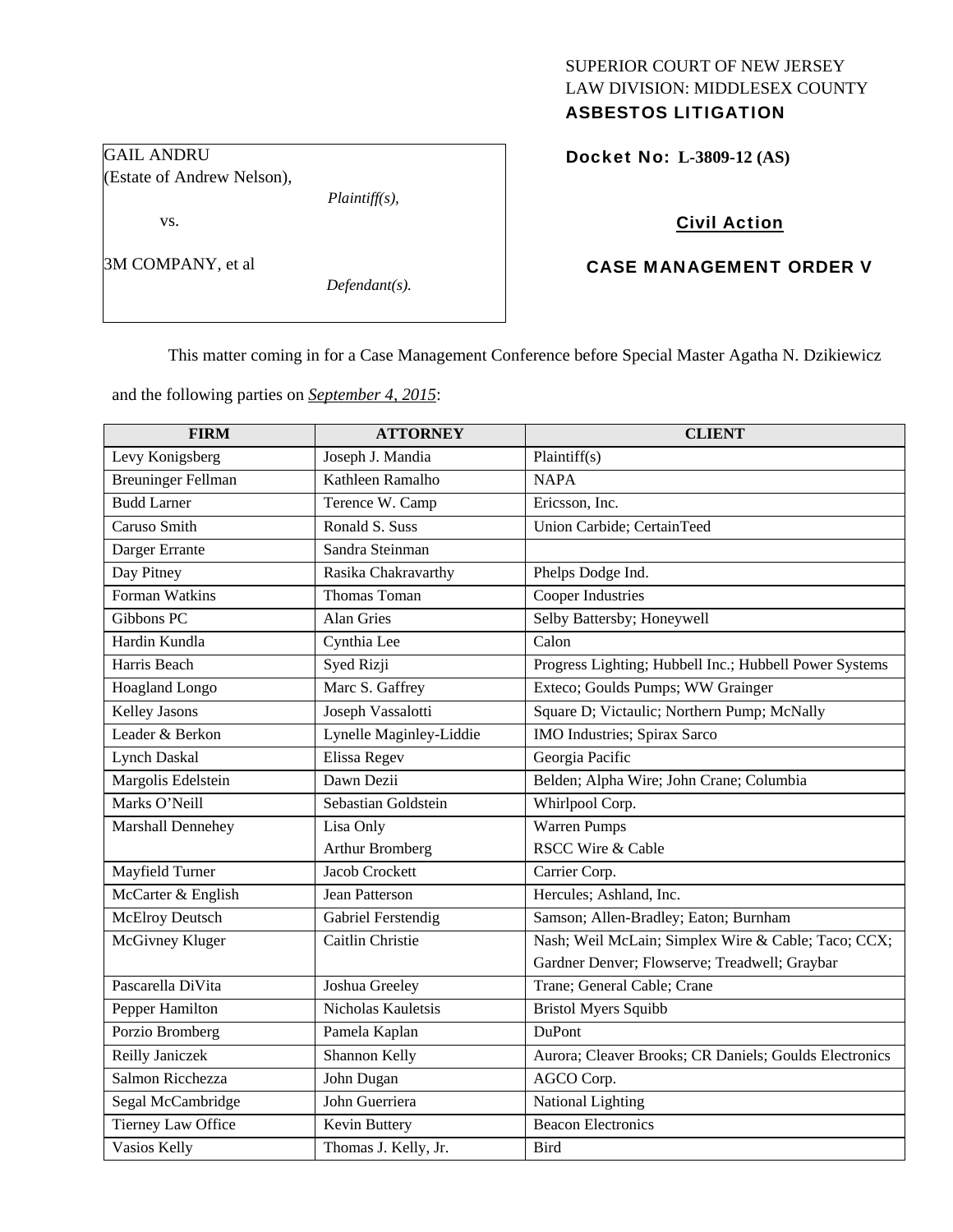| Wilh.<br>$-$<br>awler<br>--- | $-$<br>. .<br>ы<br>-016<br>.оегр<br>:nt<br>-чаниш. | Siemens<br>umns<br>ы<br>. я н |
|------------------------------|----------------------------------------------------|-------------------------------|

IT IS on this **8th** day of **September, 2015** *effective from the conference date;*

ORDERED as follows:

Counsel receiving this Order through computerized electronic medium (E-Mail) shall be deemed by the court to have received a copy of the filed original court document. Any document served pursuant to this Order shall be deemed to be served by mail pursuant to *R*.1:5-2.

## **DISCOVERY**

November 6, 2015 Fact discovery, including depositions, shall be completed by this date. Plaintiff's counsel shall contact the Special Master within one week of this deadline if all fact discovery is not completed.

December 4, 2015 Depositions of corporate representatives shall be completed by this date.

### **EARLY SETTLEMENT**

- November 13, 2015 Settlement demands shall be served on all counsel and the Special Master by this date.
- October 15, 2015 The settlement conference previously scheduled on this date is **cancelled**.
- December 10, 2015 @ 10:00am Early settlement conference. All defense counsel shall appear with authority to negotiate settlement and have a representative authorized to negotiate settlement available by phone. Any request to be excused from the settlement conference shall be made to the Special Master no later than 4:00pm of the day prior to the conference.

## **SUMMARY JUDGMENT MOTION PRACTICE**

- December 18, 2015 Plaintiff's counsel shall advise, in writing, of intent not to oppose motions by this date.
- January 8, 2016 Summary judgment motions shall be filed no later than this date.
- February 5, 2016 Last return date for summary judgment motions.

#### **MEDICAL DEFENSE**

- December 4, 2015 Plaintiff shall serve additional medical expert report by this date.
- December 4, 2015 Upon request by defense counsel, plaintiff is to arrange for the transfer of pathology specimens and x-rays, if any, by this date.

\_\_\_\_\_\_\_\_\_\_\_\_\_\_\_\_\_\_\_\_\_\_\_\_\_\_\_\_\_\_\_\_\_\_\_\_\_\_\_\_\_\_\_\_\_\_\_\_\_\_\_\_\_\_\_\_\_\_\_\_\_\_\_\_\_\_\_\_\_\_\_\_\_\_\_\_\_\_\_\_\_\_\_\_\_\_\_\_\_\_\_\_\_\_\_\_\_\_\_\_\_\_\_\_\_\_\_\_\_\_

March 7, 2016 Defendants shall identify its medical experts and serve medical expert reports, if any, by this date.